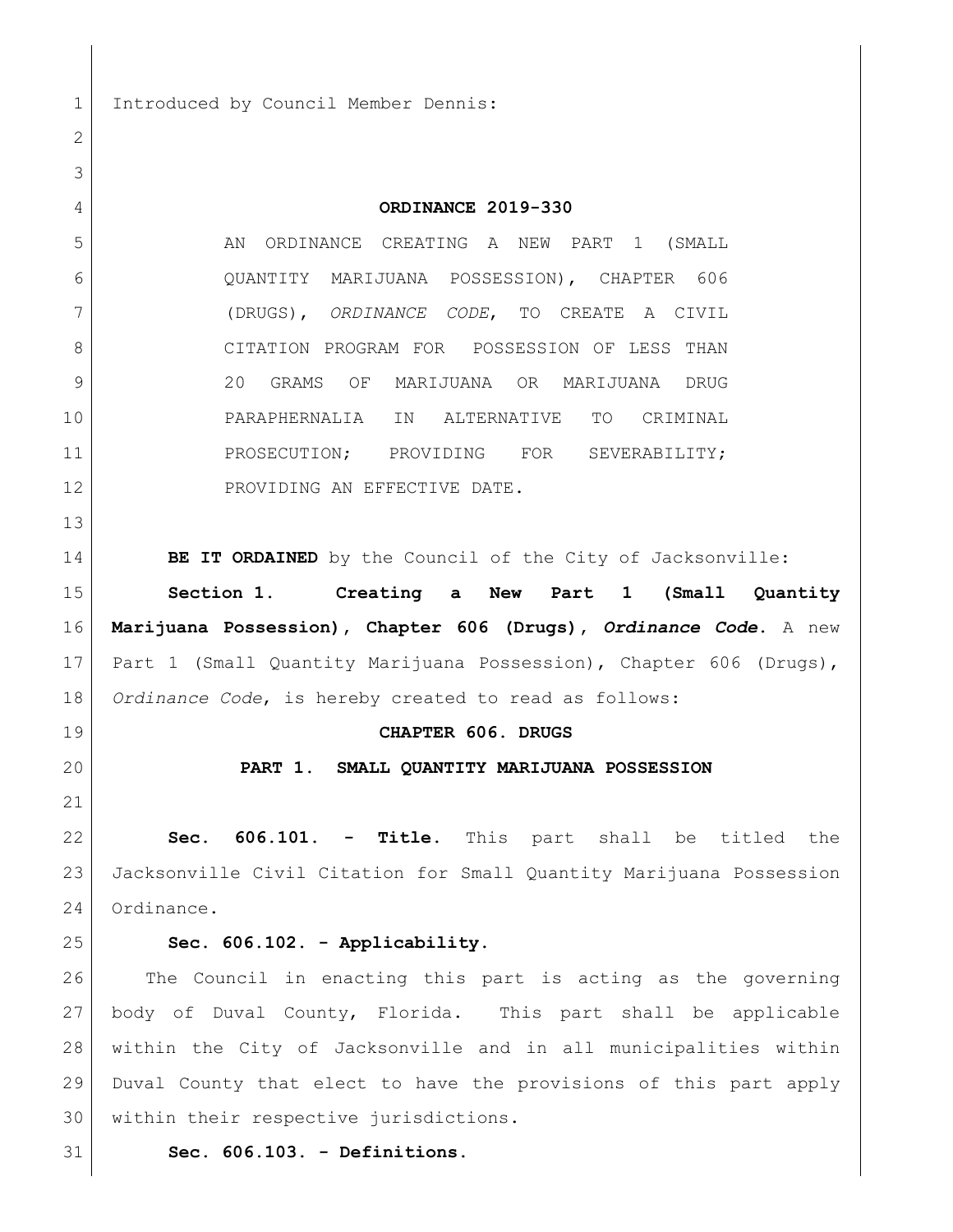1 | As used in this part, unless some other meaning is plainly 2 intended:

 *Community service* means uncompensated labor for a community 4 service agency.

 *Community service agency* means a not-for-profit corporation, community organization, charitable organization, public officer, the State or any political subdivision of the State, or any other city-approved body the purpose of which is to improve the quality of life or social welfare of the community and which agrees to 10 accept community service from persons.

 *Marijuana* means all parts of any plant of the genus *Cannabis,* 12 whether growing or not; the seeds thereof; the resin extracted from 13 any part of the plant; and every compound, manufacture, salt, derivative, mixture, or preparation of the plant or its seeds or resin. This term does not include "low-THC cannabis," as defined in Section 381.986, Florida Statutes, if manufactured, possessed, sold, purchased, delivered, distributed, or dispensed, in 18 conformance with Section 381.986, Florida Statutes.

 *Marijuana drug paraphernalia* means all equipment, products, and materials of any kind which are used, intended for use, or designed for use in ingesting, inhaling, or otherwise introducing marijuana 22 into the human body.

## **Sec.606.104. - Civil infraction.**

 The following State law misdemeanor violations are declared civil infractions and eligible to receive a civil citation, at the discretion of a law enforcement officer, provided that such violations are not charged in conjunction with any criminal charge: (a) Possession, by a person eighteen (18) years of age or older, of marijuana in an amount of twenty (20) grams or less, as set forth in Section 893.13(6)(d), Florida Statutes, as such may 31 be amended from time to time; and

 $-2 -$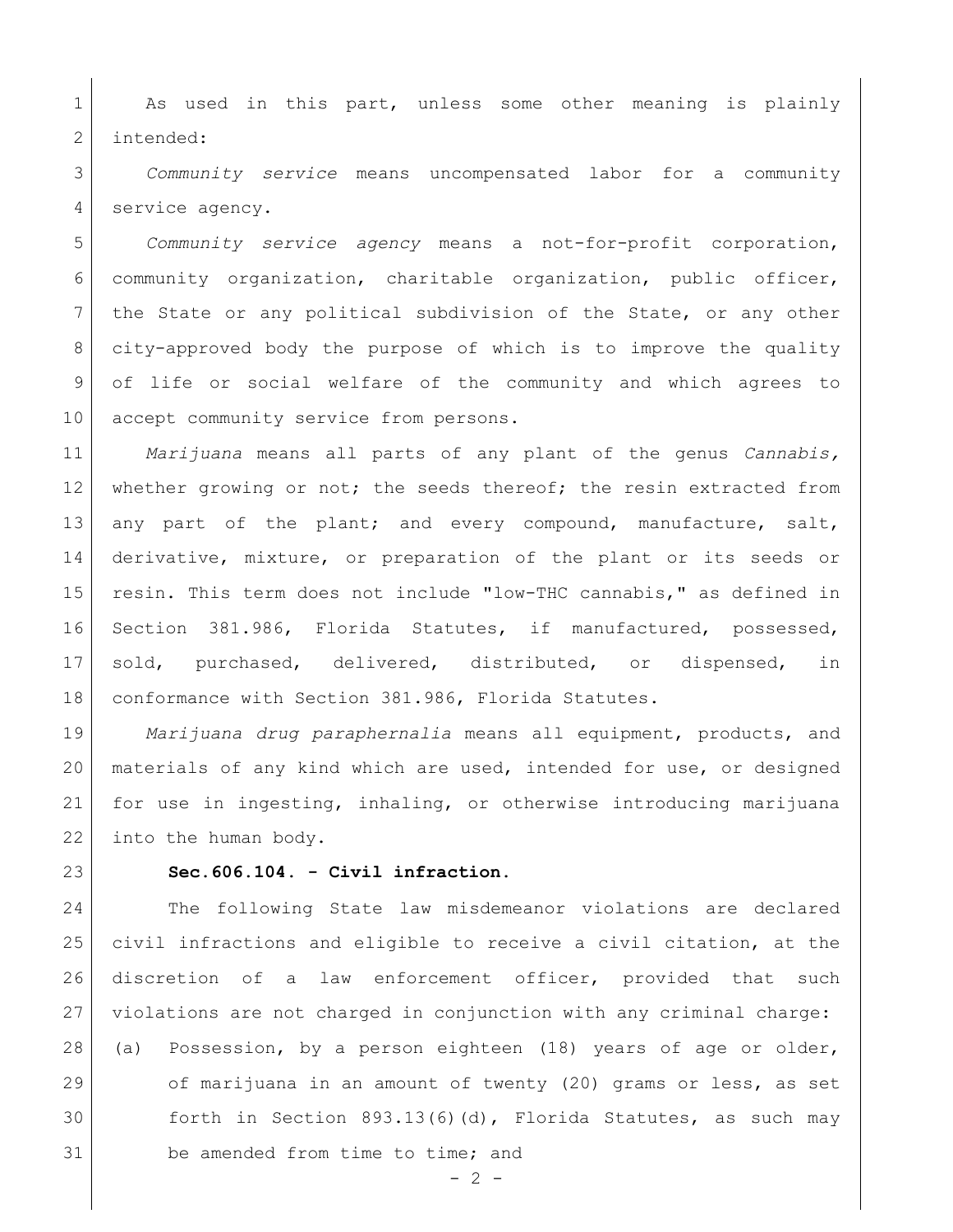1 (b) Possession, by a person eighteen (18) years of age or older, 2 of marijuana drug paraphernalia.

3 A person charged with possession of marijuana under subsection (a) may not be charged with possession of marijuana drug paraphernalia under subsection (b) arising out of the same incident.

## **Sec. 606.105. - Civil penalties and enforcement.**

- 8 (a) This part is enforceable by all law enforcement officers.
- (b) A person who is issued a civil citation pursuant to this part shall be subject to a civil fine of one hundred dollars (\$100.00) plus court costs.
- (c) In lieu of paying the one hundred dollar (\$100.00) fine, a person may elect to participate in ten (10) hours of community service at a community service agency. The community service agency supervising the person shall record 16 16 the number of hours of community service completed and the date the community service hours were completed. The community service agency shall submit the data to the Clerk of the Court on the letterhead of the community service agency, which must also bear the notarized signature of the person designated to represent the community service agency.
- (d) No person may receive more than three (3) civil citations 23 pursuant to this part.
- (e) The County Court shall have jurisdiction over all violations 25 of this part.
- (f) The Clerk of Court shall accept designated fines and issue **cancellers** therefore, and accept proof of satisfactory 28 completion of community service.
- (g) A person issued a civil citation pursuant to this part shall comply with all directives on the citation.

(h) A person who fails to make payment as provided on the

- 3 -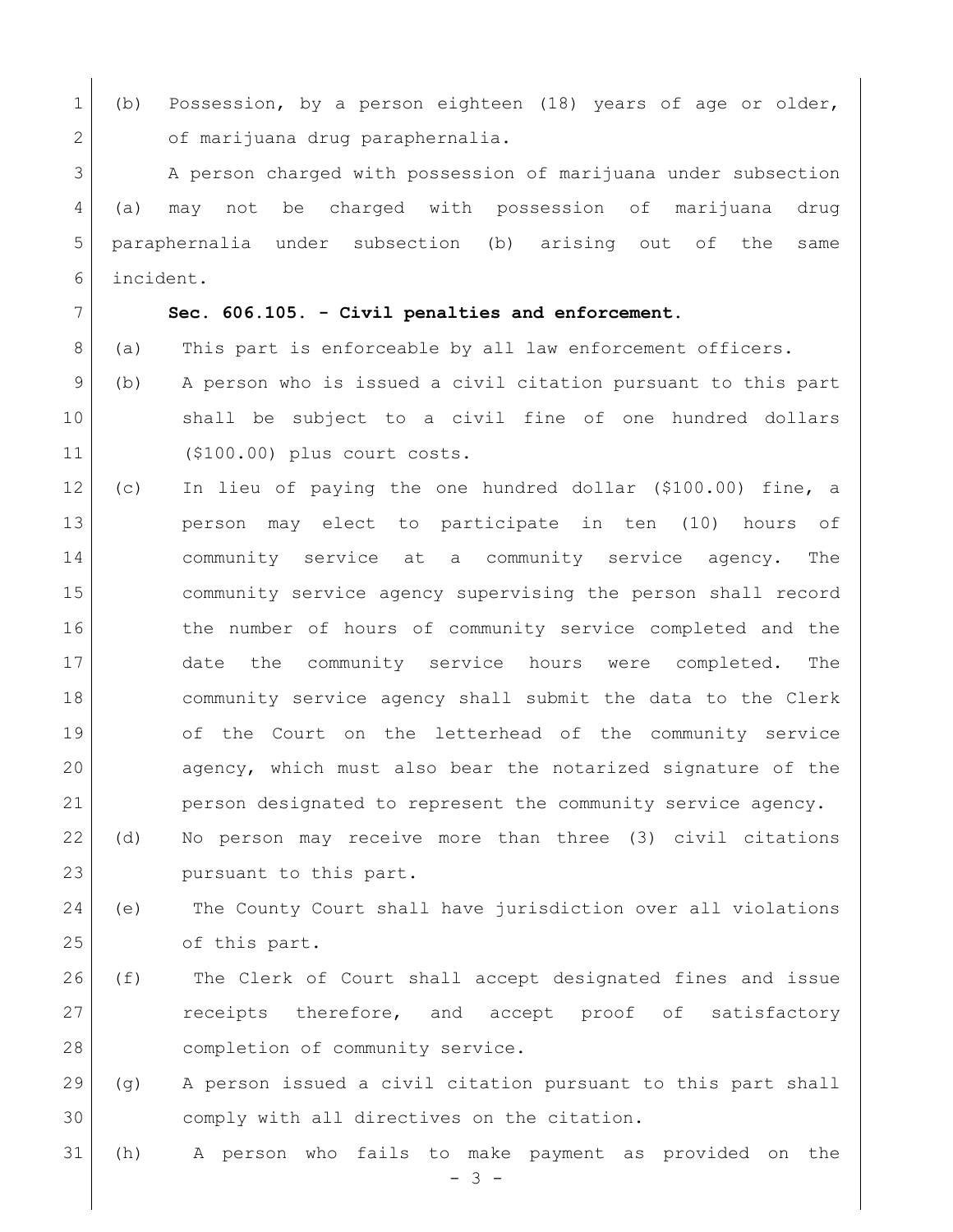1 citation, and fails to satisfactorily complete community 2 service within the period specified on the citation, shall be 3 deemed to have waived his or her right to pay the civil 4 penalty as set forth on the citation.

- 5 (i) A person who elects to appear before the court to contest the 6 civil citation shall be deemed to have waived his or her 7 right to pay the civil penalty. The court, after conducting a 8 hearing, shall determine whether a violation has occurred and 9 may impose a civil penalty not to exceed five hundred dollars 10 (\$500.00) plus court costs.
- 11 (j) If a person fails to pay the civil penalty and fails to 12 satisfactorily complete community service, or fails to appear 13 in court to contest the citation, he or she shall be deemed 14 14 to have waived his or her right to contest the citation; and 15 in such case, a default judgment may be entered and the judge 16 Shall impose a fine at that time. If the fine is paid the 17 case shall be disposed. If the fine is not paid, and no proof 18 of satisfactory completion of community service is provided, 19 default judgment shall be entered up to the maximum civil 20 penalty of five hundred dollars (\$500.00) plus court costs.
- 21 (k) Any person who willfully refuses to sign and accept a 22 citation issued by a law enforcement officer shall be guilty 23 of a misdemeanor of the first degree, punishable as provided 24 in Sections 775.082 and 775.083, Florida Statutes.
- 

## 25 **Sec. 606.106. – Fine Revenue.**

26 Upon receipt of revenue from the payment of the civil fines 27 herein imposed, the proceeds from the civil fines shall be used to 28 support the diversionary programs created in this part.

29 **Section 2. Severability.** The provisions of this 30 Ordinance, including sections and subsections within the Ordinance, 31 are intended to be severable and if any provision is declared

 $- 4 -$